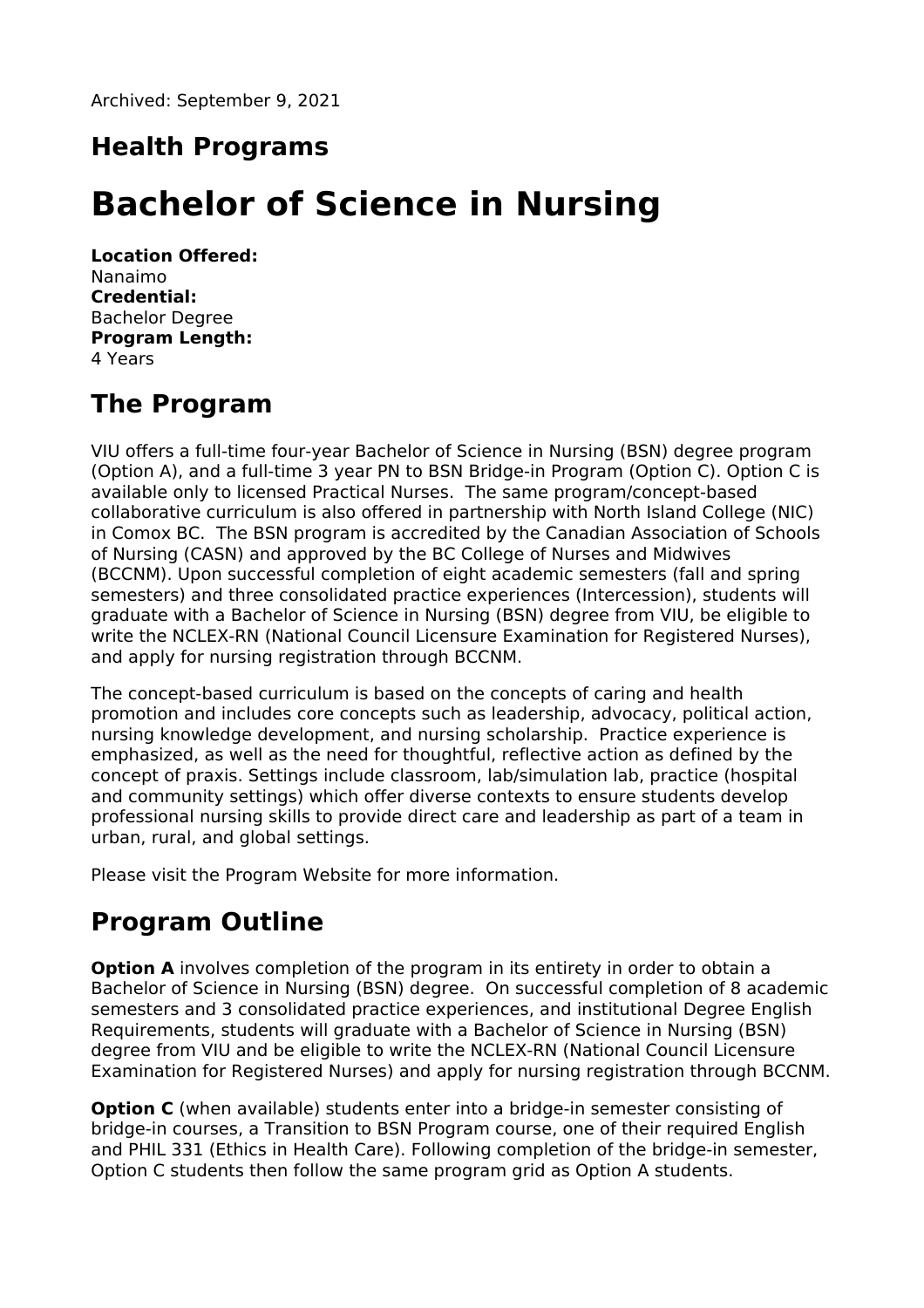## **Program Outline - Option A - Bachelor of Science in Nursing**

| Year 1                                                                           | Credits |
|----------------------------------------------------------------------------------|---------|
| NURS 100 - (Health and Healing I: Living Health)                                 |         |
| NURS 102 - (Relational Practice I: Self and Others)                              | 3       |
| NURS 103 - (Professional Practice I: Introduction to the Profession of Nursing)  | 3       |
| NURS 104 - (Nursing Practice I: Introduction to Nursing Practice)                | 4.5     |
| NURS 110 - (Health and Healing II: Health Indicators)                            |         |
| NURS 111 - (Nursing Learning Centre II)                                          | 3       |
| NURS 113 - (Professional Practice II: Introduction to the Discipline of Nursing) | ٦       |
| NURS 114 - (Nursing Practice II: Coming to Know the Client)                      |         |
| NURS 175 - (Consolidated Practice Experience I)                                  | 6       |
| BIOL 156 - (Nursing: Anatomy and Physiology I)                                   | 4       |
| BIOL 157 - (Nursing: Anatomy and Physiology II)                                  | 4       |
| Degree English Requirements                                                      | 6       |
| Semester Credits                                                                 | 47.5    |

| Year <sub>2</sub>                                                            | <b>Credits</b> |
|------------------------------------------------------------------------------|----------------|
| NURS 200 - (Health & Healing III: Health Challenges/Healing Initiatives)     |                |
| NURS 201 - (Nursing Learning Centre III)                                     |                |
| NURS 202 - (Relational Practice II: Creating Health Promoting Relationships) | 3              |
| NURS 204 - (Nursing Practice III: Promoting Health & Healing)                | 6              |
| NURS 208 - (Health Sciences III: Pathophysiology I)                          |                |
| NURS 210 - (Health & Healing IV: Health Challenges/Healing Initiatives)      | 3              |
| NURS 211 - (Nursing Learning Centre IV)                                      |                |
| NURS 214 - (Nursing Practice IV: Promoting Health & Healing)                 | 6              |
| NURS 218 - (Health Science IV: Pathophysiology II)                           |                |
| PHIL 331 - (Ethics in Health Care)                                           |                |
| NURS 275 - (Consolidated Practice Experience II)                             | 6              |
| Semester Credits                                                             | 42             |

| Year 3                                                                         | <b>Credits</b> |
|--------------------------------------------------------------------------------|----------------|
| NURS 300 - (Health & Healing V: Complex Health Challenges/Healing Initiatives) |                |
| NURS 301 - (Nursing Learning Centre V)                                         |                |
| NURS 302 - (Relational Practice III: Connecting Across Difference)             |                |
| NURS 304 - (Nursing Practice V: Promoting Health & Healing)                    | 6              |
| NURS 310 - (Health & Healing VII: Promoting Community & Societal Health)       |                |
| NURS 313 - (Professional Practice IV: Nursing Inquiry)                         |                |
| NURS 314 - (Nursing Practice VI: Promoting Health of Communities & Society)    |                |
| NURS 318 - (Health & Healing VI: Global Health Issues)                         |                |
| NURS 375 - (Consolidated Practice Experience III)                              | 8              |
| Elective other than Nursing*                                                   | 3              |
| <b>Semester Credits</b>                                                        | 39             |

**\*** General electives: Any VIU course numbered 100 and above with content dissimilar to the BSN. Courses with <sup>a</sup> "T" suffix are not eligible as electives. Students interested in taking <sup>a</sup> non-VIU elective must consult with the BSN advisor.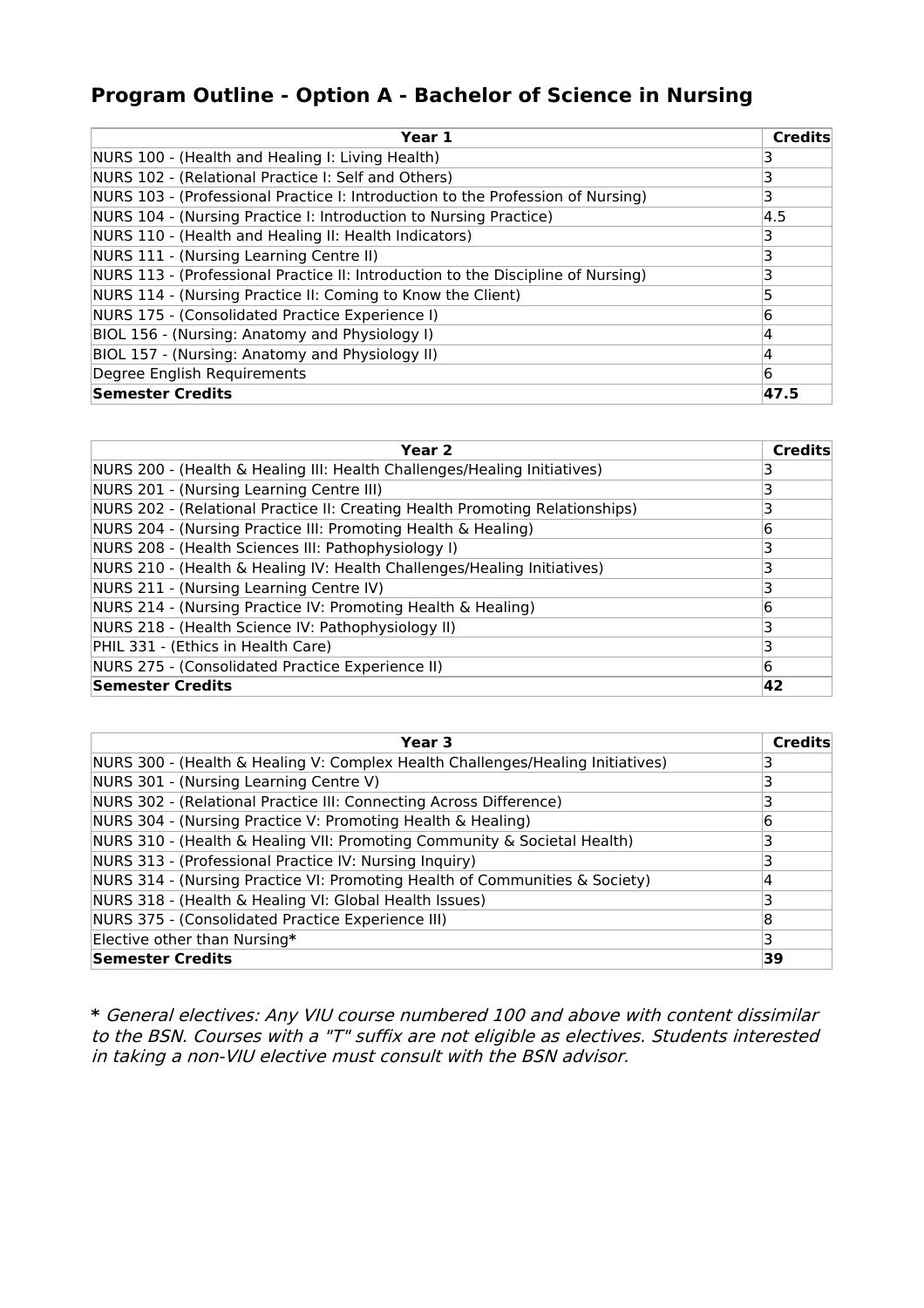| Year 4                                                           | Credits |
|------------------------------------------------------------------|---------|
| NURS 400 - (Professional Practice V: Leadership in Nursing)      |         |
| NURS 403 - (Professional Practice VI: Nursing Research)          |         |
| NURS 404 - (Nursing Practice VII: Engaging in Leadership)        |         |
| Approved Nursing elective                                        |         |
| Elective other than Nursing*                                     | 3       |
| NURS 414 - (Nursing Practice VIII: Transition to Graduate Nurse) | 11      |
| Semester Credits                                                 | 27      |

**\*** General electives: Any VIU course numbered 100 and above with content dissimilar to the BSN. Courses with <sup>a</sup> "T" suffix are not eligible as electives. Students interested in taking <sup>a</sup> non-VIU elective must consult with the BSN advisor.

### **Program Outline - Option C - Practical Nurse (PN) to Bachelor of Science in Nursing (BSN) Bridge-in Program**

| Year 2                                                                  | <b>Credits</b> |
|-------------------------------------------------------------------------|----------------|
| NURS 170 - (Health & Healing Bridge-In)                                 |                |
| NURS 173 - (Relational Practice Bridge-In)                              |                |
| NURS 207 - (Transition to BSN Program)                                  |                |
| NURS 210 - (Health & Healing IV: Health Challenges/Healing Initiatives) |                |
| NURS 211 - (Nursing Learning Centre IV)                                 | ٦              |
| NURS 214 - (Nursing Practice IV: Promoting Health & Healing)            | 6              |
| NURS 218 - (Health Science IV: Pathophysiology II)                      |                |
| PHIL 331 - (Ethics in Health Care)                                      |                |
| Degree English Requirements                                             | 6              |
| NURS 275 - (Consolidated Practice Experience II)                        | 6              |
| <b>Semester Credits</b>                                                 | 39             |

| Year 3                                                                         | <b>Credits</b> |
|--------------------------------------------------------------------------------|----------------|
| NURS 300 - (Health & Healing V: Complex Health Challenges/Healing Initiatives) |                |
| NURS 301 - (Nursing Learning Centre V)                                         |                |
| NURS 302 - (Relational Practice III: Connecting Across Difference)             |                |
| NURS 304 - (Nursing Practice V: Promoting Health & Healing)                    | 6              |
| NURS 310 - (Health & Healing VII: Promoting Community & Societal Health)       |                |
| NURS 313 - (Professional Practice IV: Nursing Inquiry)                         |                |
| NURS 314 - (Nursing Practice VI: Promoting Health of Communities & Society)    | 4              |
| NURS 318 - (Health & Healing VI: Global Health Issues)                         | ٦              |
| NURS 375 - (Consolidated Practice Experience III)                              | 8              |
| Elective other than Nursing*                                                   | 3              |
| <b>Semester Credits</b>                                                        | 39             |

**\*** General electives: Any VIU course numbered 100 and above with content dissimilar to the BSN. Courses with <sup>a</sup> "T" suffix are not eligible as electives. Students interested in taking <sup>a</sup> non-VIU elective must consult with the BSN advisor.

| Year 4                                                           | <b>Credits</b> |
|------------------------------------------------------------------|----------------|
| NURS 400 - (Professional Practice V: Leadership in Nursing)      | 3              |
| NURS 403 - (Professional Practice VI: Nursing Research)          | 3              |
| NURS 404 - (Nursing Practice VII: Engaging in Leadership)        | 14             |
| Approved Nursing elective                                        | 3              |
| Elective other than Nursing*                                     | 3              |
| NURS 414 - (Nursing Practice VIII: Transition to Graduate Nurse) | 11             |
| Semester Credits                                                 | 27             |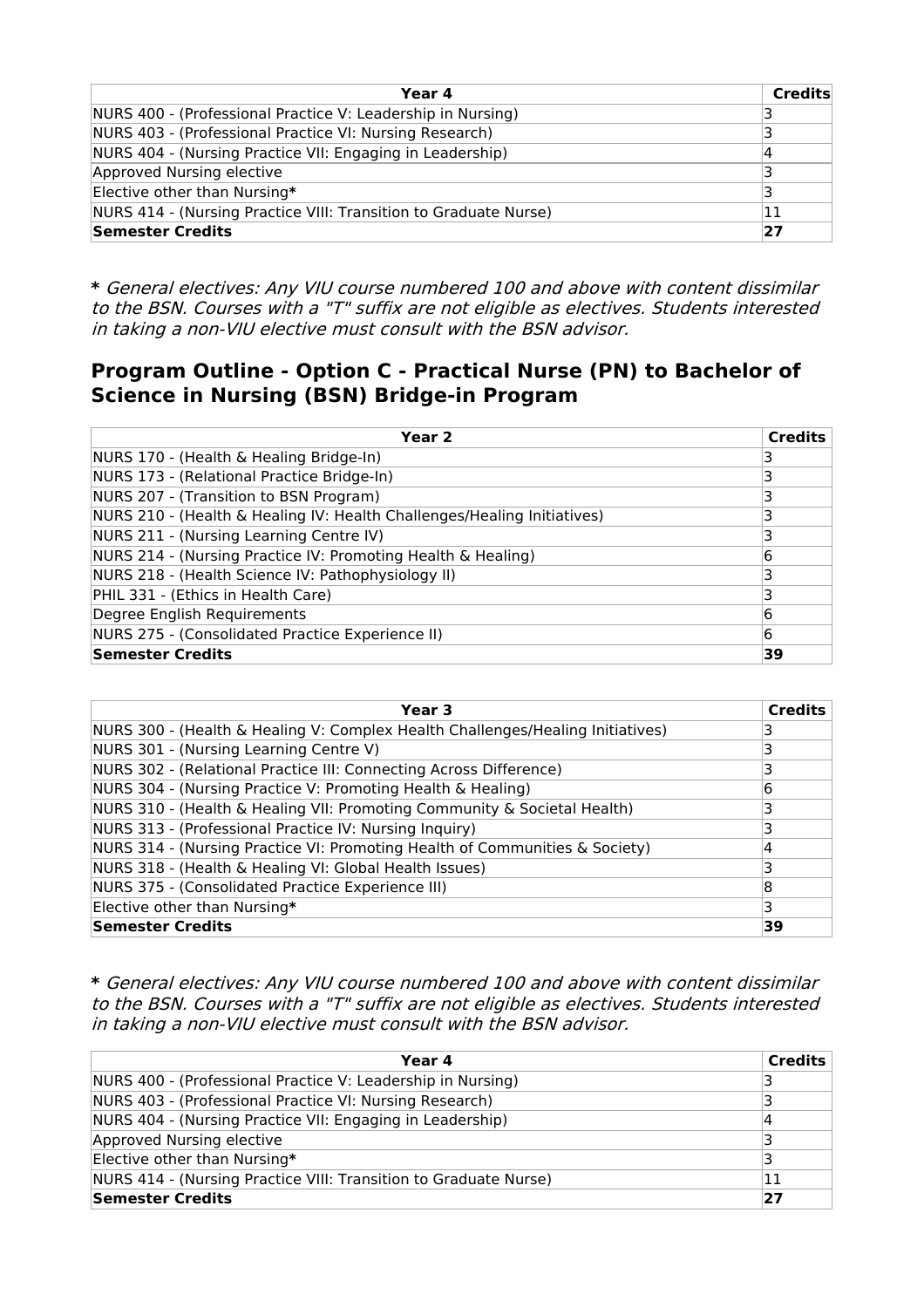## **Admission Requirements**

Option A involves completion of the program in its entirety in order to obtain a Bachelor of Science in Nursing (BSN) degree. On successful completion of 8 academic semesters and 3 consolidated practice experiences, and institutional Degree English Requirements, students will graduate with a Bachelor of Science in Nursing (BSN) degree from VIU and be eligible to write the NCLEX-RN (National Council Licensure Examination for Registered Nurses) and apply for nursing registration through the BC College of Nurses and Midwives (BCCNM).

#### **Admission Requirements**

- Minimum "C+" in each of Chemistry 11, Biology 12, English 12, and a minimum "C+" in one of Principles of Mathematics 11, Pre–Calculus 11, Foundations of Mathematics 12; or equivalents.
- Completion of CASPer test.

### **Notes on Admission**

- Aboriginal students can apply for reserved seats by submitting the Access Initiative for Aboriginal Students form.
- Applicants are strongly encouraged to use their VIU student number when registering for the CASPer test.
- Click here for more information about the CASPer test, including upcoming test dates.
- Please note: CASPer scores are only valid for one admission cycle.
- **Note:** The following documents are required by the first day of classes.
	- Completed Immunization Requirements Form
	- Criminal Record Check. Fieldwork and/or practicums will require a satisfactory criminal record check prior to placement. Criminal Record Checks are requested through VIU. The Registration Centre at VIU will contact prospective students by mail regarding the requirements for a Criminal Record Check. Criminal Record Checks are processed through the Ministry according to the Criminal Records Review Act. A check completed through the RCMP is not sufficient to meet the requirements of the Act.
	- Basic Life Support It is the student's professional responsibility to hold a current, unexpired Basic Life Support certificate prior to commencing and throughout the BSN Program.
- Students who have graduated from an approved Licensed Practical Nursing (LPN) program and who have practiced a minimum of 450 hours as an LPN in BC within the preceding two years will be given advanced credit for NURS 175.
- Students who have graduated from an approved Health Care Assistant (HCA) program and have practiced a minimum of 450 hours as an HCA in BC within the preceding two years, may request a Prior Learning Assessment (PLA) for NURS 175/Consolidated Practice I. Contact the Bachelor of Science in Nursing Advisor 1- 888-920-9921, Ext. 4133.
- Prior Learning Assessment credit may be available for courses in this program. Contact the Chair, Bachelor of Science in Nursing Advisor, 1-888-920-9921, Ext. 4133.
- This program is not currently available to international students.

## **Option C (PN to BSN Bridge-in)**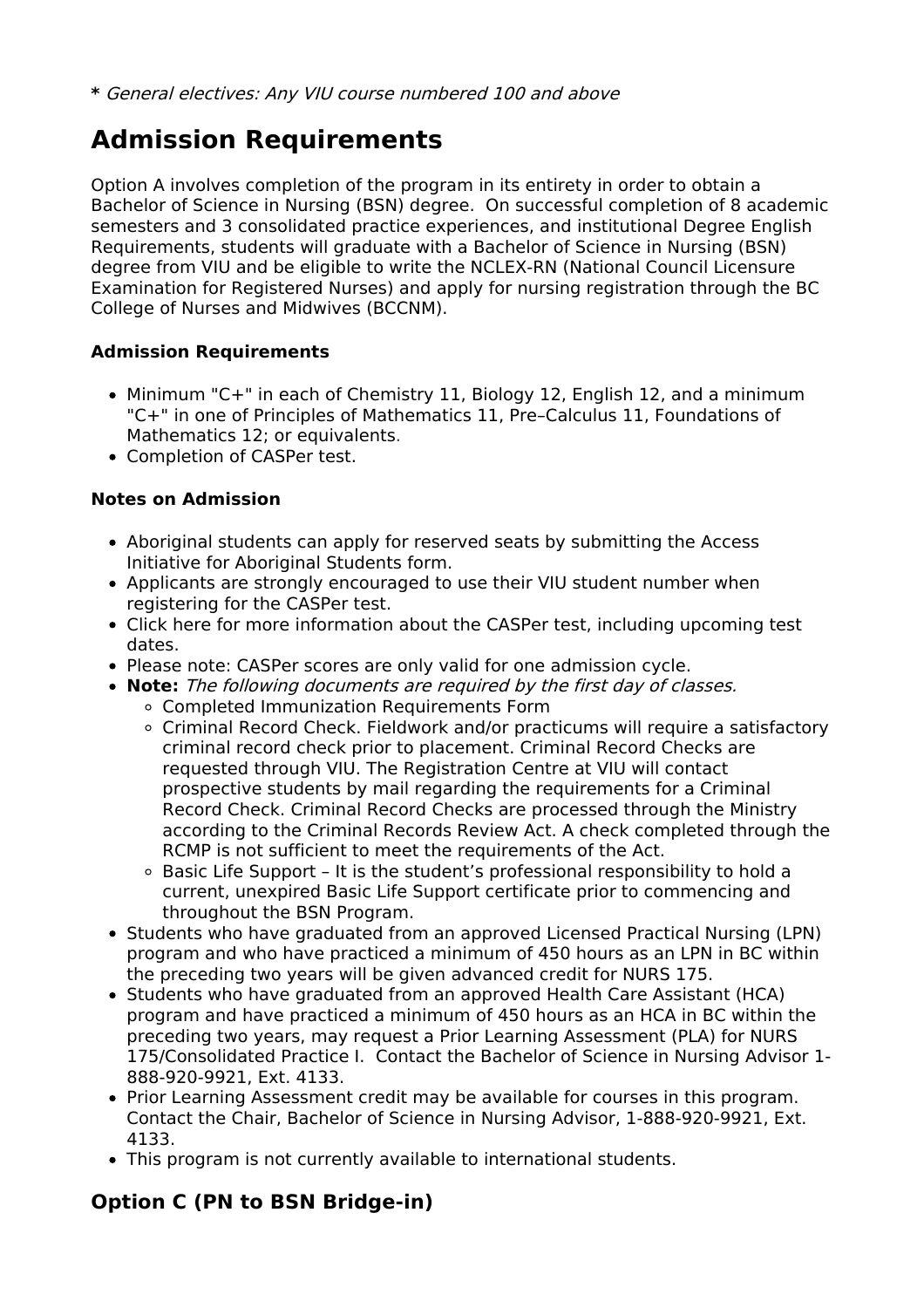Option C allows Licensed Practice Nurses to access/bridge-in to second year of the Bachelor of Science program. On successful completion of 3 years and institutional Degree English Requirements, students will graduate with a Bachelor of Science in Nursing (BSN) degree from VIU and be eligible to write the NCLEX-RN (National Council Licensure Examination for Registered Nurses) and apply for nursing registration through BCCNM.

#### **Admission Requirements**

- Must have graduated from a recognized Practice Nurse (PN) Program.
- Must be currently licensed as a Practical Nurse through BC College of Nurses and Midwives (BCCNM).
- Must have the equivalent of one year full-time employment (1700-1800 hours) as practicing PN in BC over the past 3 years.
- Letter of recommendation from current employer confirming work history over the past 3 years.
- Completion of CASPer test.

### **Notes on Admission**

- Applicants are strongly encouraged to use their VIU student number when registering for the CASPer test.
- Click here for more information about the CASPer test, including upcoming test dates.
- Please note: CASPer scores are only valid for one admission cycle.
- Enrolment in this program is limited. Students who meet or exceed the minimum admission requirements may not necessarily be admitted to the program. Admission rankings are determined by a combination of final GPA from the applicant's Practical Nursing Program transcripts, letter of recommendation from current employer.
- Aboriginal students can apply for reserved seats by submitting the Access Initiative for Aboriginal Students form.
- **Note:** The following documents are required by the first day of classes.
	- Completed Immunization Requirements Form
		- Criminal Record Check. Fieldwork and/or practicums will require a satisfactory criminal record check prior to placement. Criminal Record Checks are requested through VIU. The Registration Centre at VIU will contact prospective students by mail regarding the requirements for a Criminal Record Check. Criminal Record Checks are processed through the Ministry according to the Criminal Records Review Act. A check completed through the RCMP is not sufficient to meet the requirements of the Act.
	- Basic Life Support It is the student's professional responsibility to hold a current, unexpired Basic Life Support certificate prior to commencing and throughout the BSN Program.
- Prior Learning Assessment credit may be available for courses in this program. Contact the Chair, Bachelor of Science in Nursing Advisor, 1-888-920-9921, Ext. 2267.
- This program is not currently available to international students.

## **Note on Progression - Option A and C**

• In order to apply credit for any course towards the requirements of the BSN degree, the nursing student must achieve a minimum grade of "C" in that course. In addition, students must maintain a minimum grade point average of 2.33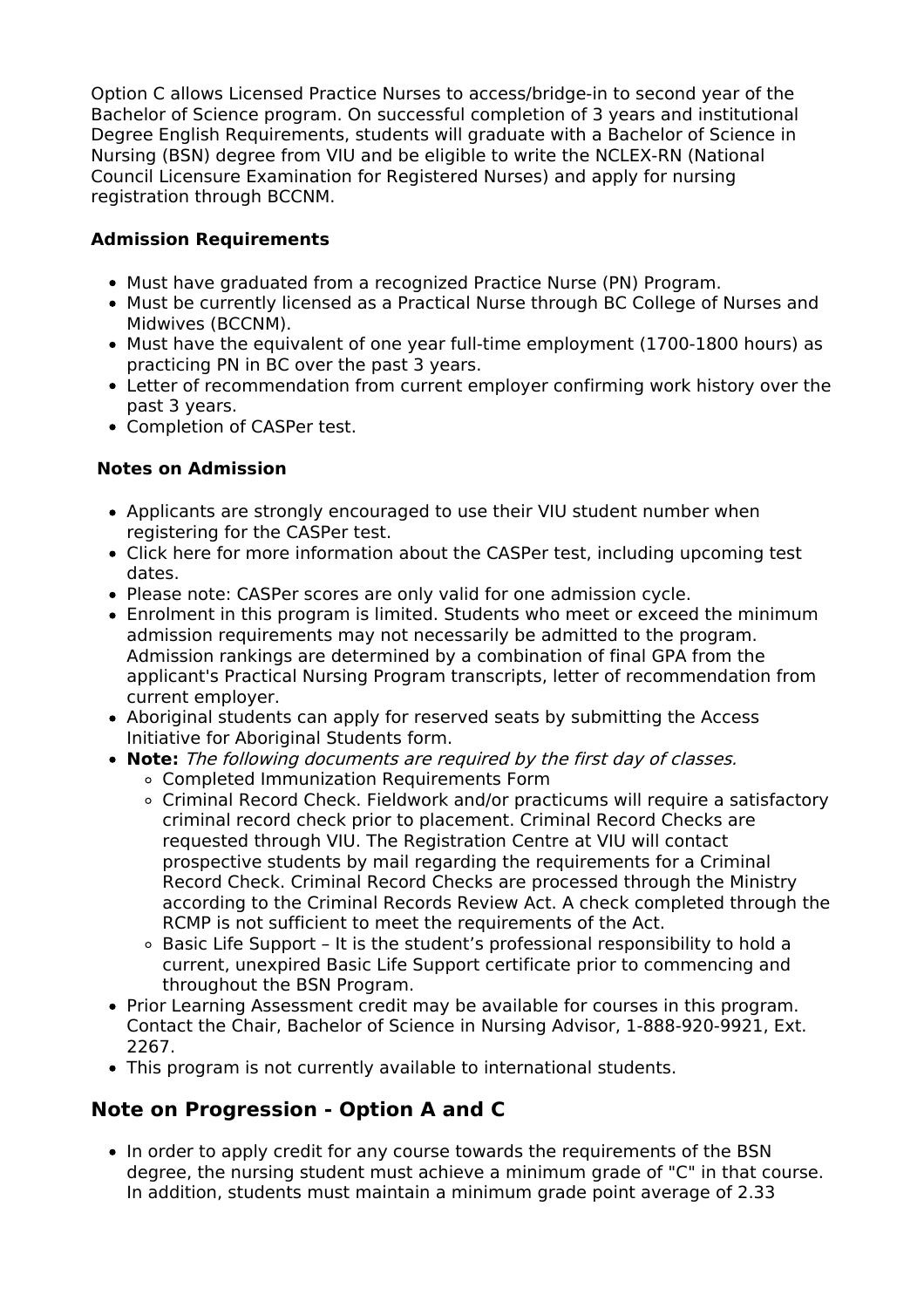("C+") for each academic year, and must pass each nursing practicum. The grade point average is calculated on nursing courses and includes PHIL 331, BIOL 156, BIOL 157, and upper nursing elective courses taken within that academic year.

Practice experiences within the curriculum are a vital part of learning. Attendance is required in all practice courses. Students that miss more than 10% of a practice course may be at risk of not successfully completing the course.

## **Note on Progression - Option A**

- Students are required to maintain a 65% ("C+") average in all courses with no grade lower than 60% ("C").
- BIOL 156 must be completed with a minimum grade of 'C' as a prerequisite for semester 2 (Spring semester/year 1) of the BSN Program.
- BIOL 157 must be completed with a minimum grade of 'C" as a prerequisite for semester 3 (Fall semester/year 2) of the BSN Program.

## **Progression within the Program:**

A student may be discontinued in their program for a variety of reasons: course failure; withdrawal for personal, medical, fitness to practice concerns, etc. Since each semester is a prerequisite for the subsequent semester, a student who does not successfully complete a semester will be discontinued in the program. If the student becomes eligible for re-entry, the student may request re-entry for when that course/semester is next offered. Re-entry is subject to seat availability: a seat will not be set aside for a returning student.

#### **1. Course Failure:**

- A student who is unsuccessful/fails a program course, cannot proceed into the next semester and will be required to discontinue from the program. The student may request re-entry for the semester when that course is next offered.
- A student who is unsuccessful/fails a practice course, will be required to retake that practice course when it is next offered and may also be required to retake the theory and/or lab/learning centre course(s) that inform that practice course, upon the discretion of the program chair.
- A student who is unsuccessful/fails a single program course, re-enters and retakes the same course and subsequently fails that course (e.g., fails the same course twice), will be required to leave the program. If the student wants to re-enter the program, they must wait a minimum of two years and must apply to semester 1/year 1 of the program with no credit for previously completed program courses.
- A student who is unsuccessful/fails any two program courses (any combination of practice, lab, and/or theory), will be required to leave the program. If the student wants to re-enter the program, they must wait a minimum of two years and must apply as a new student to a semester 1/year 1 of the program with no credit for previously completed program courses.

\*'Program courses' are those courses that are core to the program (e.g., electives are excluded).

#### **Re-Entry After Withdrawal from Program**

See also section below regarding re-entry to program.

A student who withdraws from the program (e.g., due to personal, financial, health, fitness to practice reasons) may request re-entry for when that semester is next offered.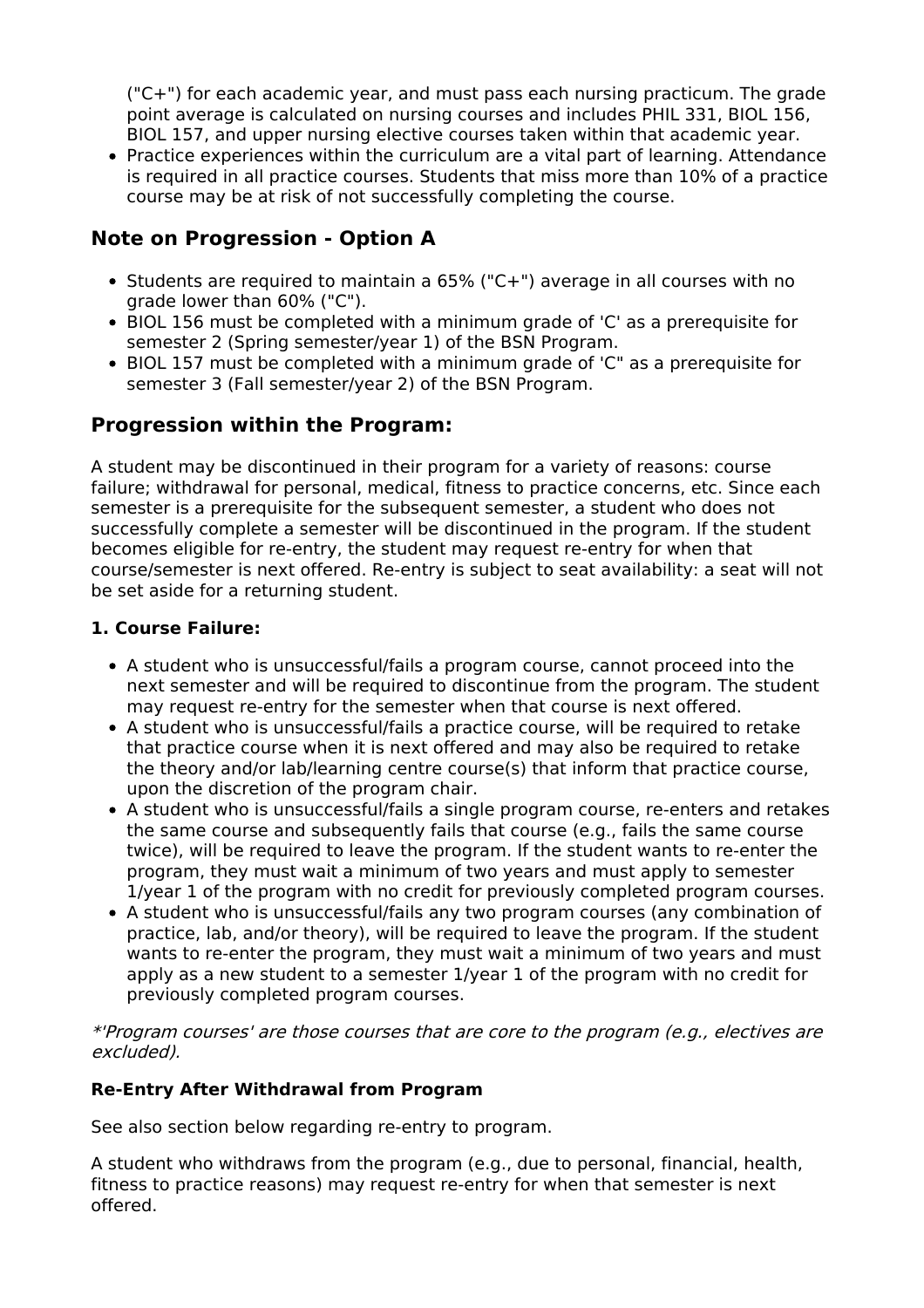### **2. Notice of Discontinuation:**

A student who is required to be discontinued from the program will first meet with the Program Chair. The re-entry process will be discussed, including any conditions for reentry and any support services designed to help the student achieve greater success in their future studies. A 'Student Discontinuation Form' will be completed; the student will receive a copy of this form.

### **Re-entry into the Program:**

#### **1. Notice of Re-Entry:**

A student seeking re-entry after withdrawing or being required to discontinue, must make their intent to return known to the Program Chair, in writing (formal letter or email), as soon as possible and no later than four months prior to the desired start date. The approval of a request for re-entry will take into consideration the date which the written notification was received by the Chair of the program.

#### **2. Seat Availability**

Re-entry into the program is subject to seat availability.

#### **3. Corrective Learning Plan for Re-entry**

In order to facilitate a successful re-entry, prior to offering a re-entry student a program seat, the student will meet with the Program Chair and/or Program Advisor. Each student will be assessed individually and the 'Student Discontinuation Form' notes will be reviewed including recommendations for program re-entry. The student will complete a *Corrective Learning Plan* of how they have/will ensure competency/currency in their knowledge, skills, and practice; any gaps identified; specific strategies to close those gaps; and a specific timeline of what must be completed prior to re-entry. At the discretion of the Program Chair and/or Program Advisor, the Corrective Learning Plan may include the requirement for the student to complete:

- 1. A Directed Studies Course that focuses on integration of program knowledge, skills, and practice including decision-making and critical thinking. (Level/expectation will be consistent with what would be expected of a student at the level the student is returning to). The course will be structured around that student's specific learning needs.
- 2. OR one or more of the following:
	- Med Math (Drug Calculations for Health Care) Exam
	- Skills assessment on previously learning skills
	- o Simulation Scenario and/or comprehensive lab scenario
	- Comprehensive Care Plan
	- Audit of lab/learning centre and/or theory courses. A student cannot audit a practice course.
	- Repeat of lab/learning centre, practice, and/or theory courses.

If the student does not successfully complete the requirements of the Corrective Learning Plan, then the Program Chair may:

- Permit the student to re-enter but at an earlier semester and repeat certain courses.
- Not permit the student to re-enter or re-apply to that program for a minimum of two years.